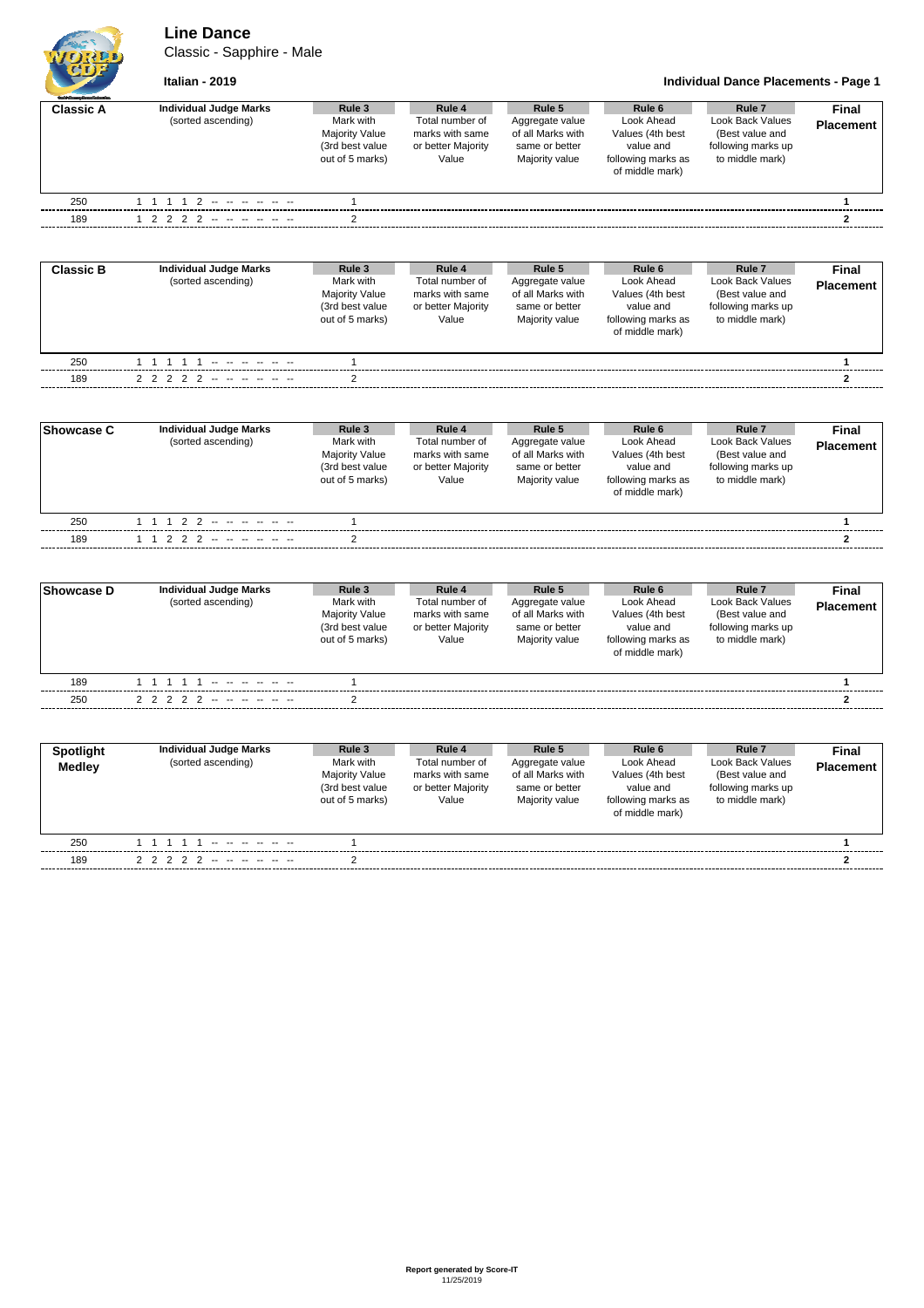## **Line Dance**

Classic - Sapphire - Male



|                                                        | Italian - 2019 |   |   |   |        |                |   |   |    | <b>Penalties - Page 2</b> |
|--------------------------------------------------------|----------------|---|---|---|--------|----------------|---|---|----|---------------------------|
| <b>Classic A</b>                                       |                |   |   |   | Judges |                |   |   |    |                           |
|                                                        | $\overline{2}$ | 3 | 4 | 5 | 6      | 7              | 8 | 9 | 10 | 11                        |
| No penalties were applied in this dance.               |                |   |   |   |        |                |   |   |    |                           |
| <b>Classic B</b>                                       |                |   |   |   | Judges |                |   |   |    |                           |
|                                                        | $\overline{2}$ | 3 | 4 | 5 | 6      | 7              | 8 | 9 | 10 | 11                        |
| Showcase C                                             |                |   |   |   | Judges |                |   |   |    |                           |
|                                                        | 2              | 3 | 4 | 5 | 6      | $\overline{7}$ | 8 | 9 | 10 | 11                        |
| No penalties were applied in this dance.<br>Showcase D |                |   |   |   | Judges |                |   |   |    |                           |
|                                                        | $\overline{2}$ | 3 | 4 | 5 | 6      | $\overline{7}$ | 8 | 9 | 10 | 11                        |
| 250                                                    |                | D |   |   |        |                |   |   |    |                           |
|                                                        |                |   |   |   |        |                |   |   |    |                           |
| Spotlight                                              |                |   |   |   | Judges |                |   |   |    |                           |
| <b>Medley</b>                                          | $\overline{2}$ | 3 | 4 | 5 | 6      | 7              | 8 | 9 | 10 | 11                        |

No penalties were applied in this dance.

| Penalty      | <b>Non-Conference Penalty Codes</b> |                          | <b>Conference Penalty Codes</b> |                           |
|--------------|-------------------------------------|--------------------------|---------------------------------|---------------------------|
| <b>Codes</b> | l Placement Reduction               | <b>Last Placement</b>    | Reasons                         | Codes                     |
|              | - Costume and Appearance<br>U       | - Prop Use<br>P          | Self Selected Music             | - Single Lower Placement  |
|              | Basic Pattern<br>в                  | Dance Delivery<br>$\sim$ | Loss of Hat                     | - Last Place<br>$\Omega$  |
|              | - Courtesy & Floorcraft             | Costume Minimums         | Leaving the Dance Floor         | X - Full Disqualification |
|              | - Acceptable Behavior<br>A          | (Boots & Hats)           |                                 | E - Expulsion             |
|              | - Movement<br>м                     |                          |                                 |                           |
|              | Timina                              |                          |                                 |                           |